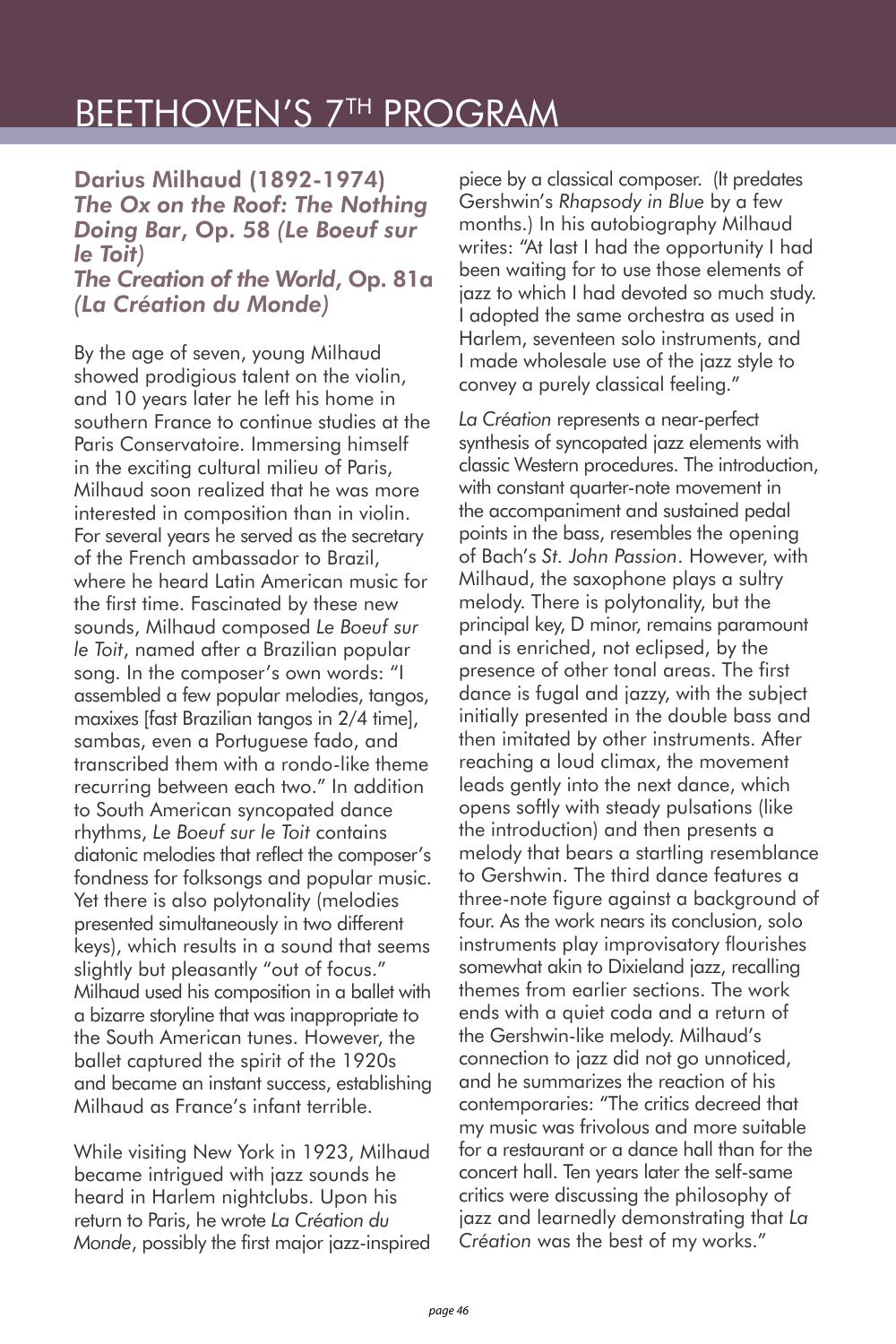## BEETHOVEN'S 7TH PROGRAM *(continued)*

Although Milhaud composed many diverse works, including serious symphonies and operas, *Le Boeuf sur le Toit* and *La Création du Monde* remain his most popular compositions.

## Ludwig van Beethoven (1770-1827) Symphony No. 7 in A Major, Op. 92

Beethoven, a German who lived and worked in Vienna long before Milhaud's time, never heard Brazilian music, but his fondness for dance-like compositions is evident in his Seventh Symphony. This work, especially the finale, is filled with rhythmic energy, leading Richard Wagner to describe it as "the apotheosis of the dance."

Beethoven wrote Symphony No. 7 in 1811-1812, and it was premiered the following year with the composer as conductor. Billed as a charity concert for wounded Austrian and Bavarian soldiers, the program included another piece by Beethoven, *Wellington's Victory at the Battle of Vittoria.* The concert hall in the Old University of Vienna was filled with 5,000 listeners, all keenly aware of Napoleon's recent military defeats and grateful for an artistic celebration of these events. By today's standards, *Wellington's Victory* is not ranked highly. (One contemporary even refers to it as "essentially a brainless concerto for percussion!") However, the audience found the music stirring and emotional, and in the heat of the moment, interrupted the performance several times with outbursts of jubilation. In fact, the presence of *Wellington's Victory* ensured the initial acceptance of Symphony No. 7, increased Viennese admiration for Beethoven as a composer, and netted considerable financial funds, both for the charity organization and for the composer. The concert was so successful that it was repeated on demand four days later.

Despite Beethoven's achievements during 1811-1813, these years were not without pain. Beethoven was deeply infatuated with a young woman, known today only as his "Immortal Beloved." During 1812 the composer realized their relationship was coming to an end, and he was bitterly disappointed. Another setback even more devastating was Beethoven's impending deafness. His hearing had been deteriorating for years, and by 1813 he was almost profoundly deaf.

But Beethoven's emotional and physical difficulties are not evident in Symphony No. 7. Unlike the Third, Fifth, and Sixth Symphonies, the Seventh has no allusions to nature and no programmatic associations at all. Instead, the composer aims for new horizons to create an original work in a different manner—one that focuses on joyful, rhythmic energy and expansion

The opening movement begins with an unusually long introduction. It consists of several explosive, attention-getting chords interspersed with soft passages by the woodwinds, scale runs, and a lyrical, Mozartean theme. As the introduction draws to an end, the tempo slows down, providing anticipation for the exposition of the movement. The first theme is dancelike, suggesting a folk origin, the second is bouncy and joyful, while the third resembles the sound of hunting horns. Underlying all three themes is a dominating three-note rhythmic figure (long-shortlong), which provides a light-hearted lilt that unifies the entire movement.

The second movement is in the key of A minor and consists of two ideas. The well-known first theme is not a genuine melody but a simple harmonic progression built on a rhythmic motive (longshort-short-long-long). Beethoven cleverly alters the progression by adding different instruments for each variation a hauntingly beautiful countermelody in the low strings, then a faster-moving